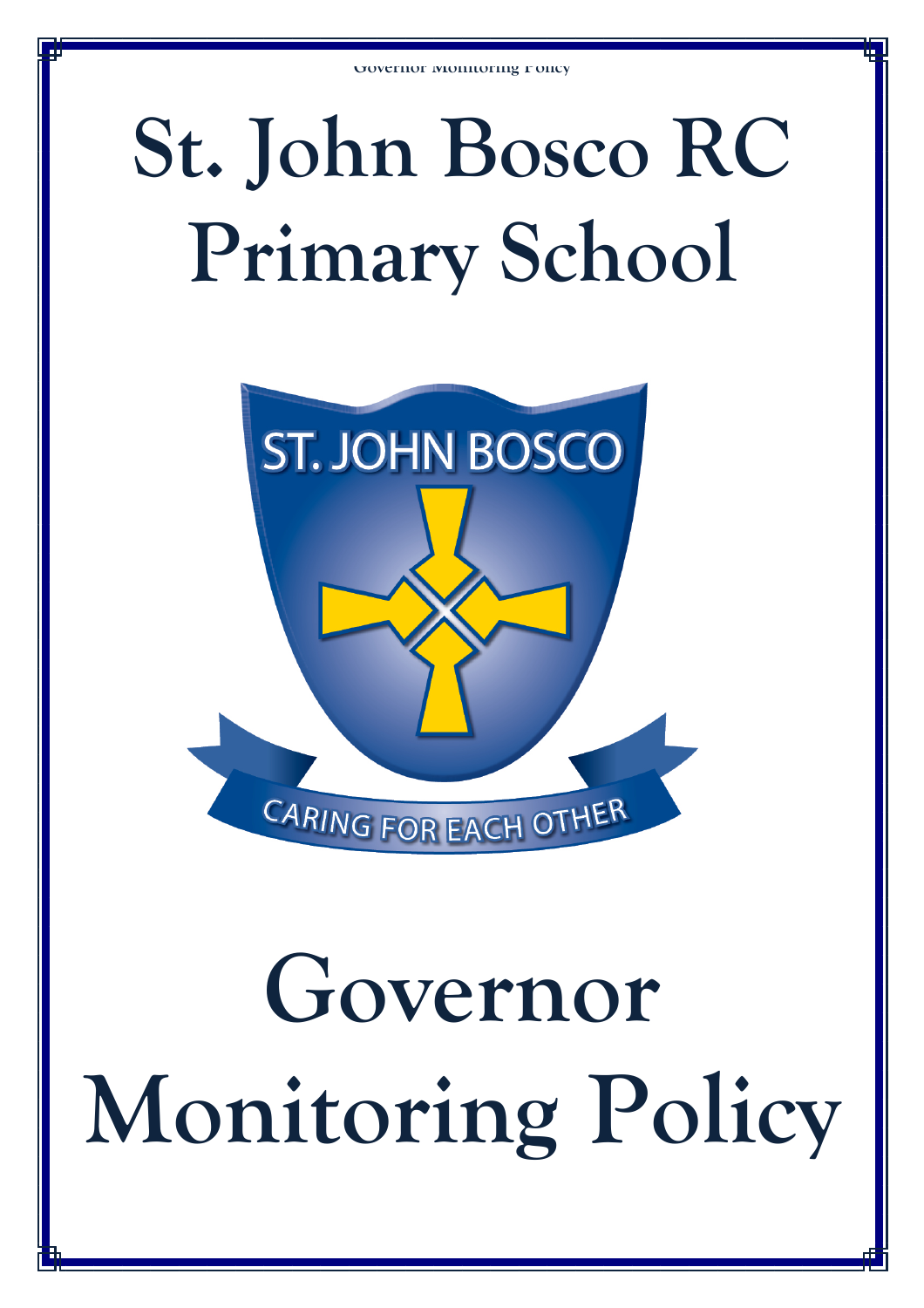#### **Governor Monitoring Policy**

### **CONTENTS**

#### **Policy**

Introduction

#### **Sections**

- 1. Formal Visits
- 2. Visit Protocol
- 3. Informal Visits

**Appendices**  Governor Monitoring Form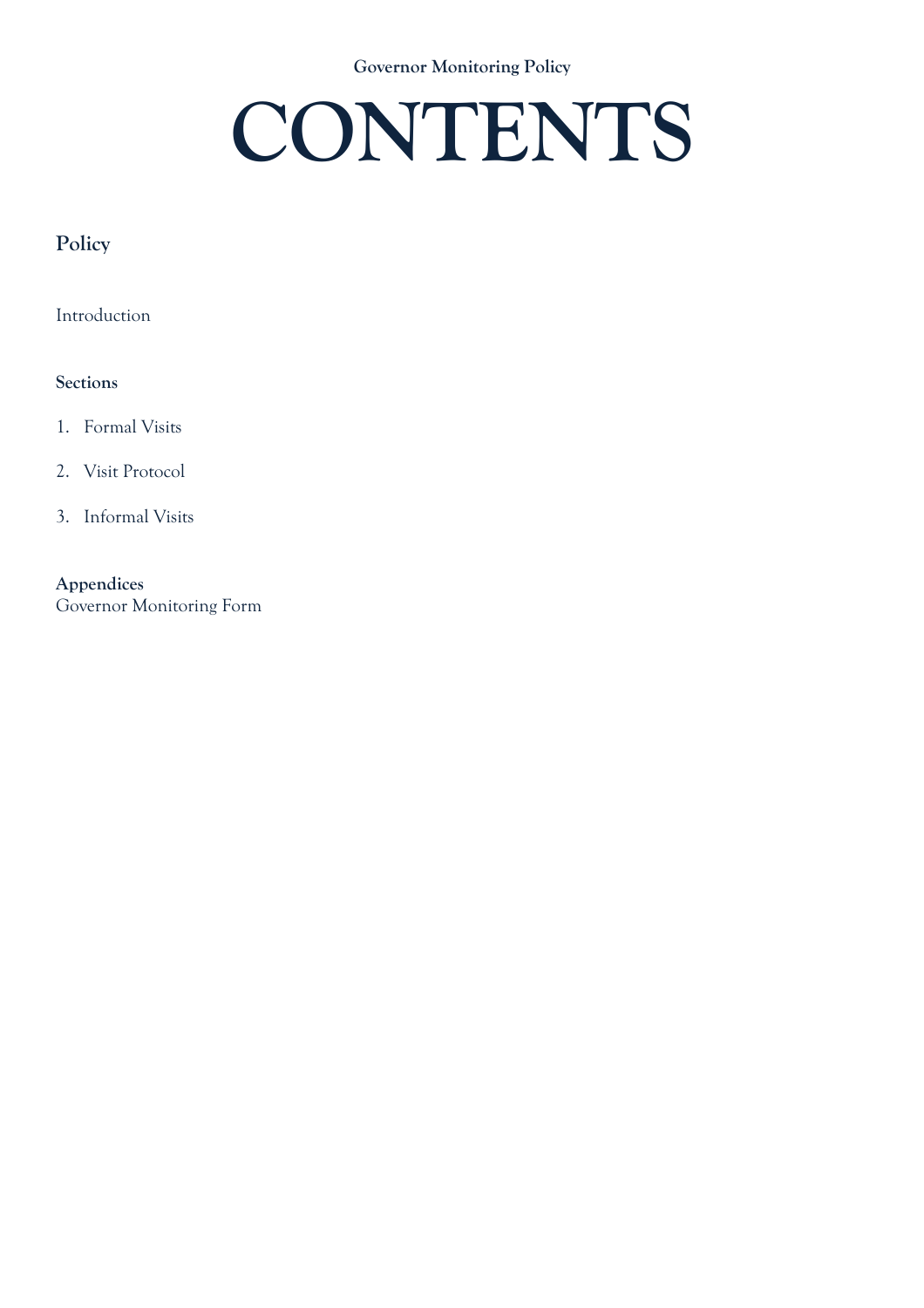There are two types of visits, formal and informal visits.

#### **FORMAL VISITS**

#### **The purpose of a formal visit is to:**

- Know and implement the Bishop's policies on education including religious education
- Understand and promote the distinctive nature of Catholic Education
- Act for the good of Catholic Education as a whole within the Diocese.
- Secure the long term future of Catholic Education.
- Ensure that the religious character of the school is preserved.
- Ensure that the religious education is in accordance with the Bishop's policy for the Diocese, and fulfills the requirements of the Bishops' Conference.
- To fulfill the governing body's legal duty "to conduct the school with a view to promoting high standards of educational achievement".
- To develop a governor's understanding of the schools strengths and areas for development.
- To support the school's work.
- To contribute to the governors monitoring role.
- To enable individual governors to ask informed and challenging questions at meetings.
- To help governors understand the teaching and learning process.
- To see policies in action.
- To give governors an enhanced sense of identity with their school.

#### **Governors should note:**

- There should be a clear annual timetable for formal monitoring visits involving all linked governors.
- Formal visits should have clear focus, ideally linked to the School Improvement Plan. Most governors have limited time; therefore, time spent on visits should add value and have an agreed timescale.
- Governors visit as lay people, not inspectors. Remember a visit only ever provides a snap shot of whatever goes on and does not always present a balanced picture. Queries can always be clarified following the visit, with the Headteacher or member of staff.
- Ideally governors should consider a variety of types of visits with some focused on the classroom but others might include, for example, the playground, health and safety, parent consultation meetings, sampling work, attending an assembly etc. Whatever the focus it is important that the visit links with the school development plan.
- Governors do not undertake visits to judge the quality of teaching and learning. Governors are provided with this information from specialists such as the Headteacher and LA consultants.

#### **Governors Reports**

Written reports should be provided as a record of all visits and copies circulated to the Headteacher and governors with a further copy held in school as evidence of governing monitoring. A simple proforma is attached. Individuals should not be named.

#### **VISIT PROTOCOL**

#### **Before**

- Negotiate a mutually convenient time with the Head teacher.
- Agree the level of participation of the governor during the visit.
- Ensure governors receive supporting information.

#### **During**

- Be punctual.
- Don't lose sight of the purpose of the visit.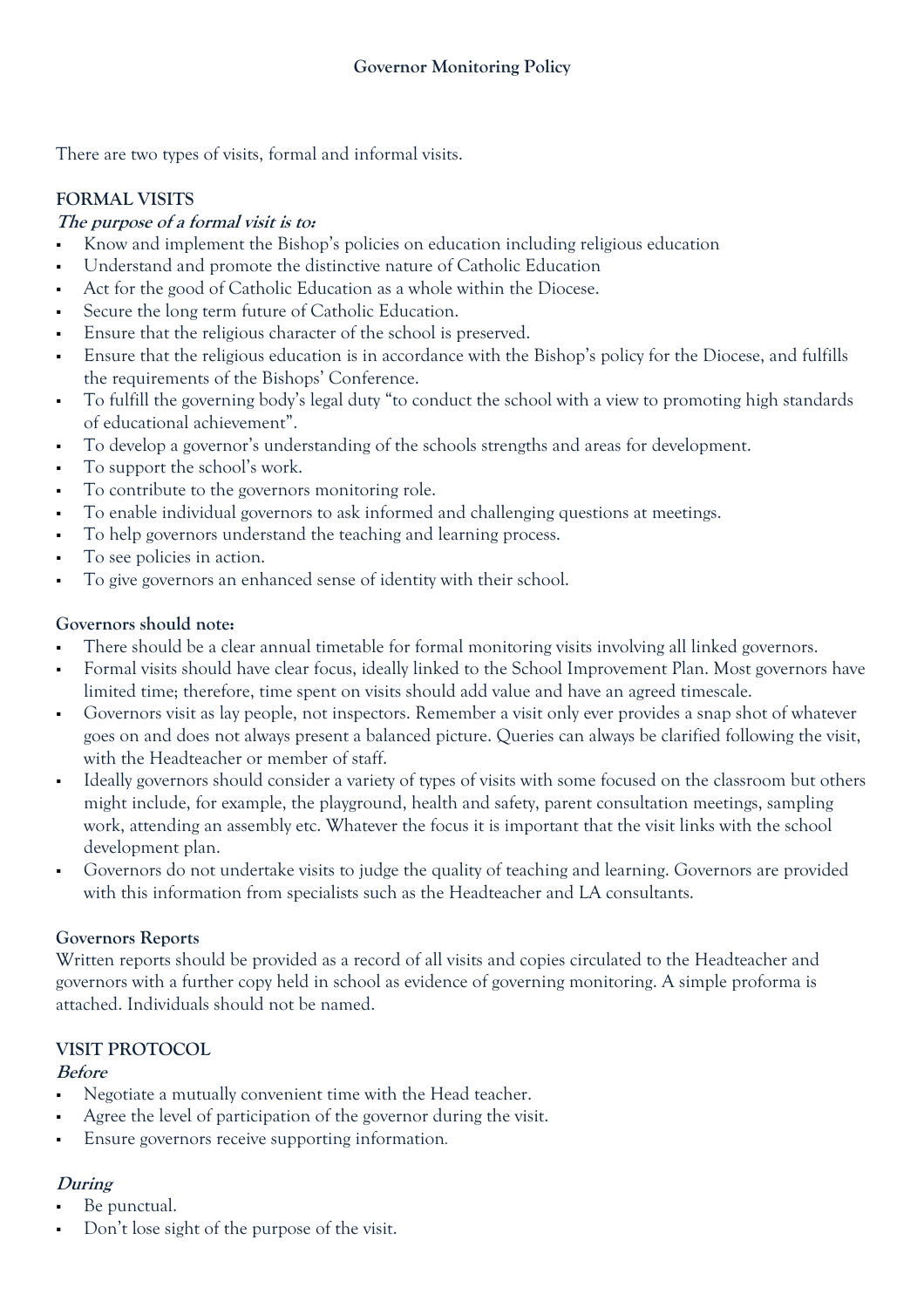#### **Governor Monitoring Policy**

- Be courteous, friendly, and not critical.
- Listen, don't talk too much.
- Observe discreetly, take minimal notes.
- Ask questions sparingly during the visit so not to distract the teacher/class.
- Get involved in activities if invited.
- Never comment to the teacher concerned on the conduct of the lesson or individual pupils.
- Thank staff and pupils at the end of the visit.

#### **After**

- Discuss observations with the Headteacher or other appropriate staff.
- Draft a short written report.
- Never make judgements of teachers or pupils.
- Show the draft report to the Headteacher before distribution to governors.
- Discuss any other issues with the chair.
- Reflect on how well the visit went to help improve your practice.

#### **INFORMAL VISITS**

Governors on informal visits attend in a more personal capacity but always with the knowledge and approval of the Headteacher. Such visits add value to governor's individual knowledge and understanding of the school and can strengthen relationships and foster trust and respect between staff and governors. Informal visits could include attending a play or concert, sports day, helping on trips or helping at the school fair. These visits are not an alternative to formal visits but do compliment them.